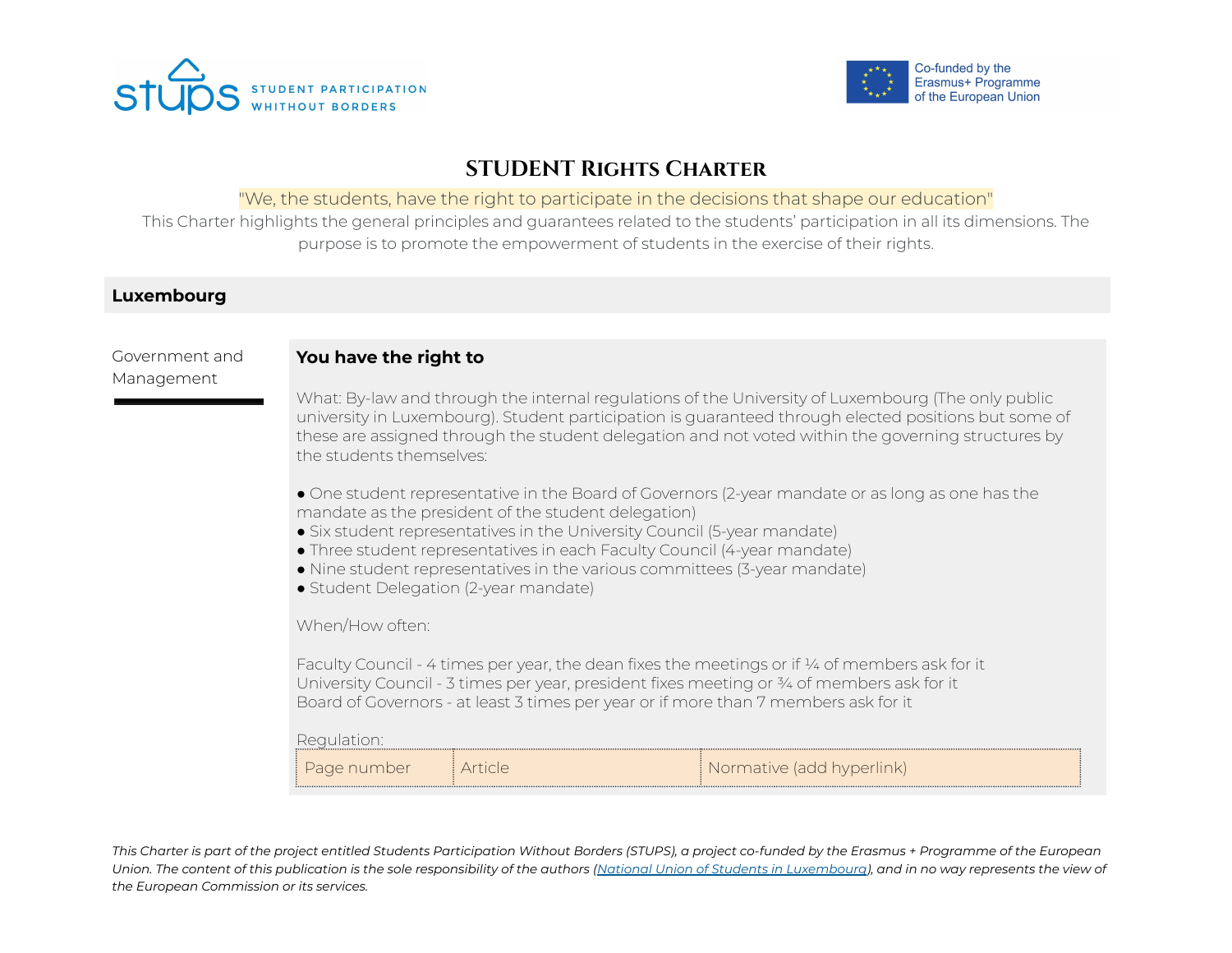| Titre 1 Chap 1&3, Titre 3 Section 3587/io<br>Internal<br><b>Regulations</b><br>$\vert$ 2, Titre 5, Titre 6<br>http://legilux.public.lu/eli/etat/adm/amin/2018/0 | Law 27.0718 | Titre 2, Titre 4 Section 3&5, | //legilux.public.lu/eli/etat/leg/loi/20 |
|-----------------------------------------------------------------------------------------------------------------------------------------------------------------|-------------|-------------------------------|-----------------------------------------|
|-----------------------------------------------------------------------------------------------------------------------------------------------------------------|-------------|-------------------------------|-----------------------------------------|

Academic and Quality

#### **You have the right to**

What: Through having student representatives inside the governing structure, they have a certain impact on academia and quality at the university. However, students are not involved in the university's Quality Assurance and Study Programme Administration Co-ordination, so they do not have a direct say or overview on implementation.

#### Social, Cultural and Sports

#### **You have the right to**

What: There is an Office for Student Life at the University of Luxembourg which has the role to recognise and co-ordinate student associations and also to ensure student life at the campus. The student delegation has a role to support and provide initiatives to improve the campus environment/life. Students can assemble to create new associations, participate in existing ones and give suggestions for improvement to the student delegation or the office itself. The university offers accessible and free social, cultural and sport opportunities.

Where: The classes are held at the university itself or in specific rooms

When/How often: Winter semester, weekly base or for specific workshops

How: One needs to register via mail and it is free of charge. The university offers a programme called Campus life with 4 subcategories to promote better work/life balance for students: Campus Sport, Campus Dance, Campus Art and Campus Well-Being.

Regulation:

This Charter is part of the project entitled Students Participation Without Borders (STUPS), a project co-funded by the Erasmus + Programme of the European Union. The content of this publication is the sole responsibility of the authors *(National Union of Students in [Luxembourg](http://www.unel.lu/))*, and in no way represents the view of the European Commission or its services.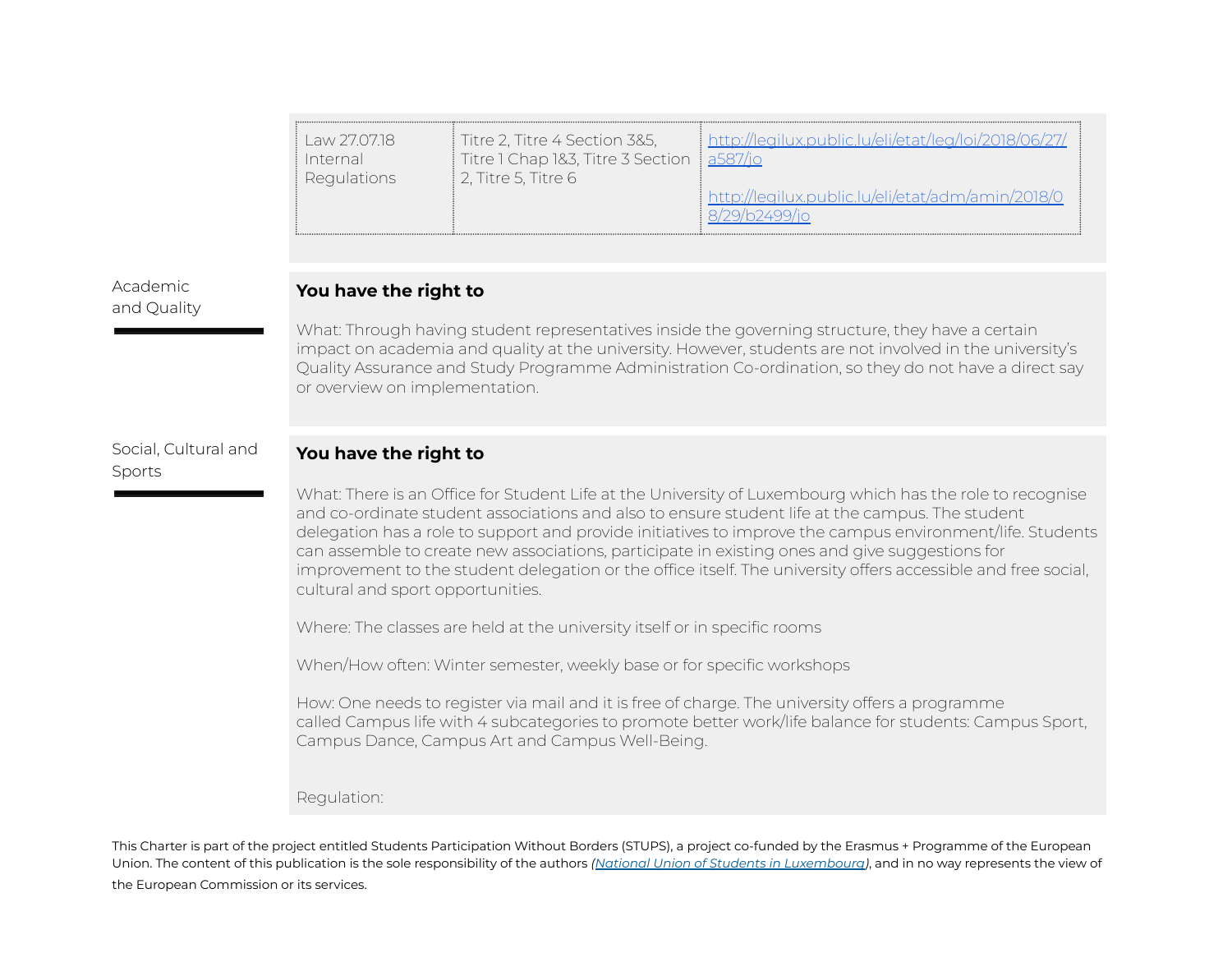| Page number                           | i Article.                | Normative (add hyperlink)                                                                             |
|---------------------------------------|---------------------------|-------------------------------------------------------------------------------------------------------|
| Law 270718<br>Internal<br>Regulations | Art 41 (1)<br>Titre 6 (i) | http://legilux.public.lu/eli/etat/leg/loi/2018/06/27/<br>//legilux.public.lu/eli/etat/adm/amin/2018/0 |

# Equality and Inclusion

## **You have the right to**

What: There are two commissions in which students can be part of regarding equality and inclusion, the Commission for Gender Equality and the Reasonable Adjustments Commission. Hence, at governing and management level students have a say, however, these are members of the student delegation not elected members. Both commissions are defined by law. Furthermore, the university has an Inclusion Service with different support services which is free of charge and confidential.

When/How often: contact is possible via mail and appointments for counselling can be booked online

How: The Inclusion Service offers different forms of support such as:

- Awareness training for staff, students, teachers and visitors to promote inclusivity at the campus - Support and advice for students with special needs. The Reasonable Adjustments Commission works on the technicalities on how to enable quality education for these students (but medical evidence needs to be provided)
- Counselling at the mental health service which is free of charge
- Financial support through funds for students in needs
- Refugee student support
- Students can report the incidence of bullying and discrimination

#### Regulation:

| Page number | Normative (add hyperlink) |  |
|-------------|---------------------------|--|
|             |                           |  |
|             |                           |  |
|             |                           |  |
|             |                           |  |
|             |                           |  |

This Charter is part of the project entitled Students Participation Without Borders (STUPS), a project co-funded by the Erasmus + Programme of the European Union. The content of this publication is the sole responsibility of the authors (National Union of Students in [Luxembourg](http://www.unel.lu/)), and in no way represents the view of *the European Commission or its services.*